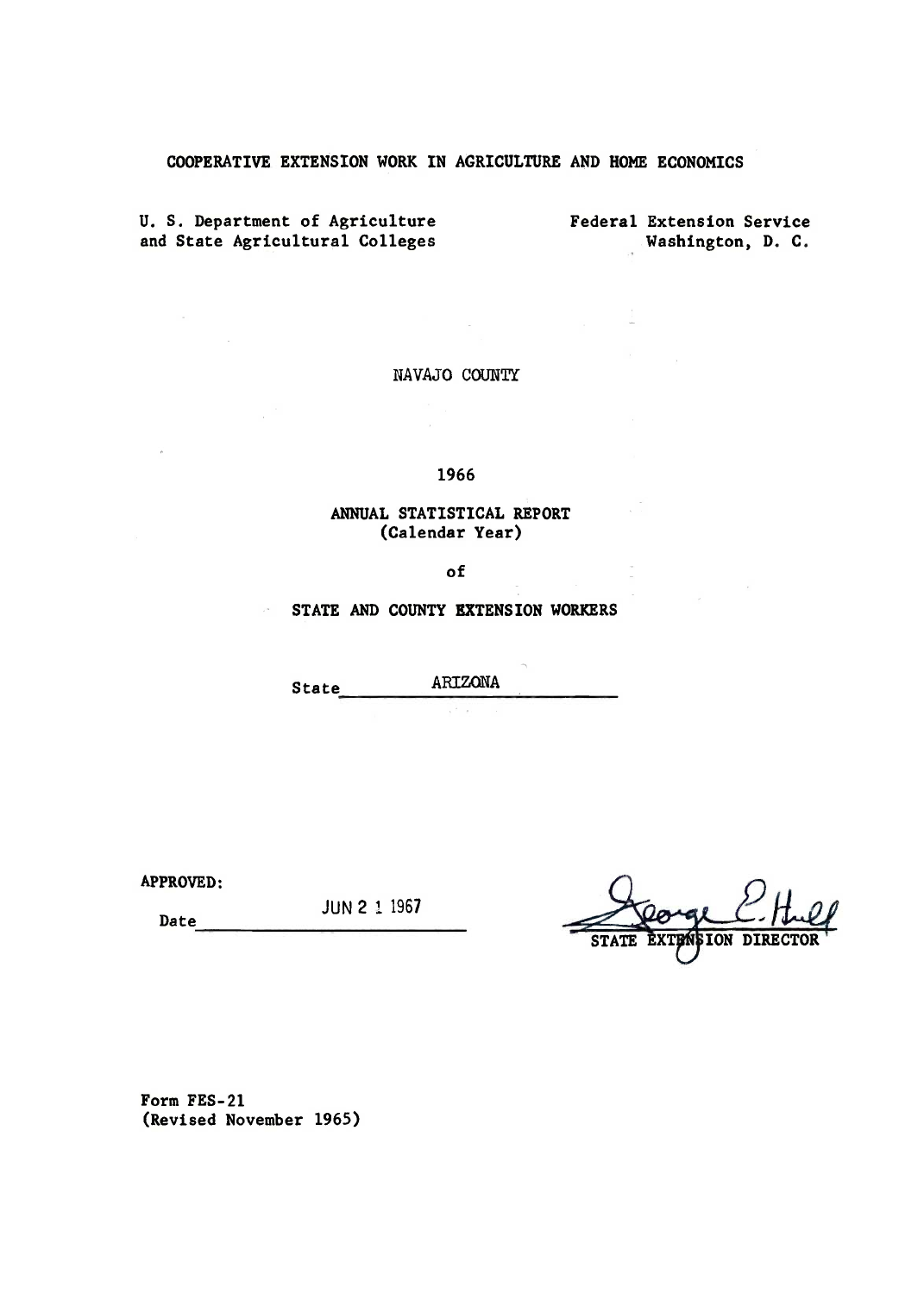| י |  |
|---|--|
|   |  |
|   |  |
|   |  |
|   |  |
|   |  |
|   |  |
|   |  |
|   |  |
|   |  |
|   |  |
|   |  |
|   |  |
|   |  |
|   |  |
|   |  |
|   |  |
|   |  |
|   |  |
|   |  |
|   |  |
|   |  |
|   |  |

|                                                                                                                                             |                |                         | Number, by project          |                 | areas             |                             |
|---------------------------------------------------------------------------------------------------------------------------------------------|----------------|-------------------------|-----------------------------|-----------------|-------------------|-----------------------------|
| Activities                                                                                                                                  | III            | $\overline{\mathbf{I}}$ | ⋝                           | $\overline{L}A$ | <b>IIA</b>        | Number<br>Total             |
| Studies of problems and opportunities.<br>$\mathbf{I}$                                                                                      | 5              |                         |                             |                 |                   | 5                           |
| Field trials, tests, demonstrations.<br>$\mathbf{2}$                                                                                        | 8              |                         |                             |                 |                   | $\mathcal{S}^{\mathcal{S}}$ |
| families,<br>advice,<br>information,<br>individuals,<br>Consultations providing<br>guidance on problems of<br>operators<br>farm<br>and<br>ń | 3,177          | 329                     | 1,645                       | 3,371           | 1,140             | 9,662                       |
| guidance,<br>and<br>Consultations providing information,<br>advice on problems of organizations<br>agencies.<br>4.                          | 45             | $\overline{a}$          | $\infty$                    | $\frac{1}{2}$   | 53                | 148                         |
| Development<br>Meetings of Extension Planning<br>other committees.<br>$\frac{d}{dt}$<br>ທໍ                                                  | 72             | ᅥ                       | $\sqrt{2}$                  | ನ               | $\infty$          | $\%$                        |
| Meetings to train local leaders<br>Leader Training:<br>انه<br>.<br>ف                                                                        | Н              |                         | Ľ                           | 17              |                   | 25                          |
| leaders trained<br>Number of different<br>$\mathbf{B}$ .                                                                                    | $\circ$        |                         | 56                          | 113             |                   | 175                         |
| sion workers<br>Other meetings at which exten<br>presented information.<br>$\ddot{\mathbf{r}}$ .                                            | $\overline{C}$ |                         | 73                          | 87              | 35                | 205                         |
| newspapers<br>CO<br>Ķ<br>News stories released directl<br>or magazines.<br>$\dot{\circ}$                                                    | <b>Z</b>       |                         | $\mathcal{S}^{\mathcal{S}}$ | යි              | 17                | 232                         |
| ublic.<br>Publications distributed to p<br>$\ddot{\circ}$                                                                                   | 5,136          |                         | 4,510                       | 3,992           | <b>20</b>         | 13,758                      |
| pieces prepared<br>Number of different<br>Direct Mail:<br>ا<br>ام<br>$\overline{10}$ .                                                      | ದ              | $\infty$                | 22                          | 9S              | $\pm$             | $\overline{21}$             |
| tributed<br>Number of pieces dis<br>$\mathbf{B}$ .                                                                                          | 3,229          | <b>0trt</b>             | 8430                        | 1,271           | 155               | 13,525                      |
| in.<br>Radio broadcasts participated<br>11.                                                                                                 | 45             |                         | $\frac{8}{2}$               | $\overline{3}$  | $\mathbf{\alpha}$ | 125                         |
| in.<br>Television broadcasts participated<br>$\bullet$<br>12                                                                                |                |                         |                             |                 |                   |                             |
|                                                                                                                                             |                |                         |                             |                 |                   |                             |
|                                                                                                                                             |                |                         |                             |                 |                   |                             |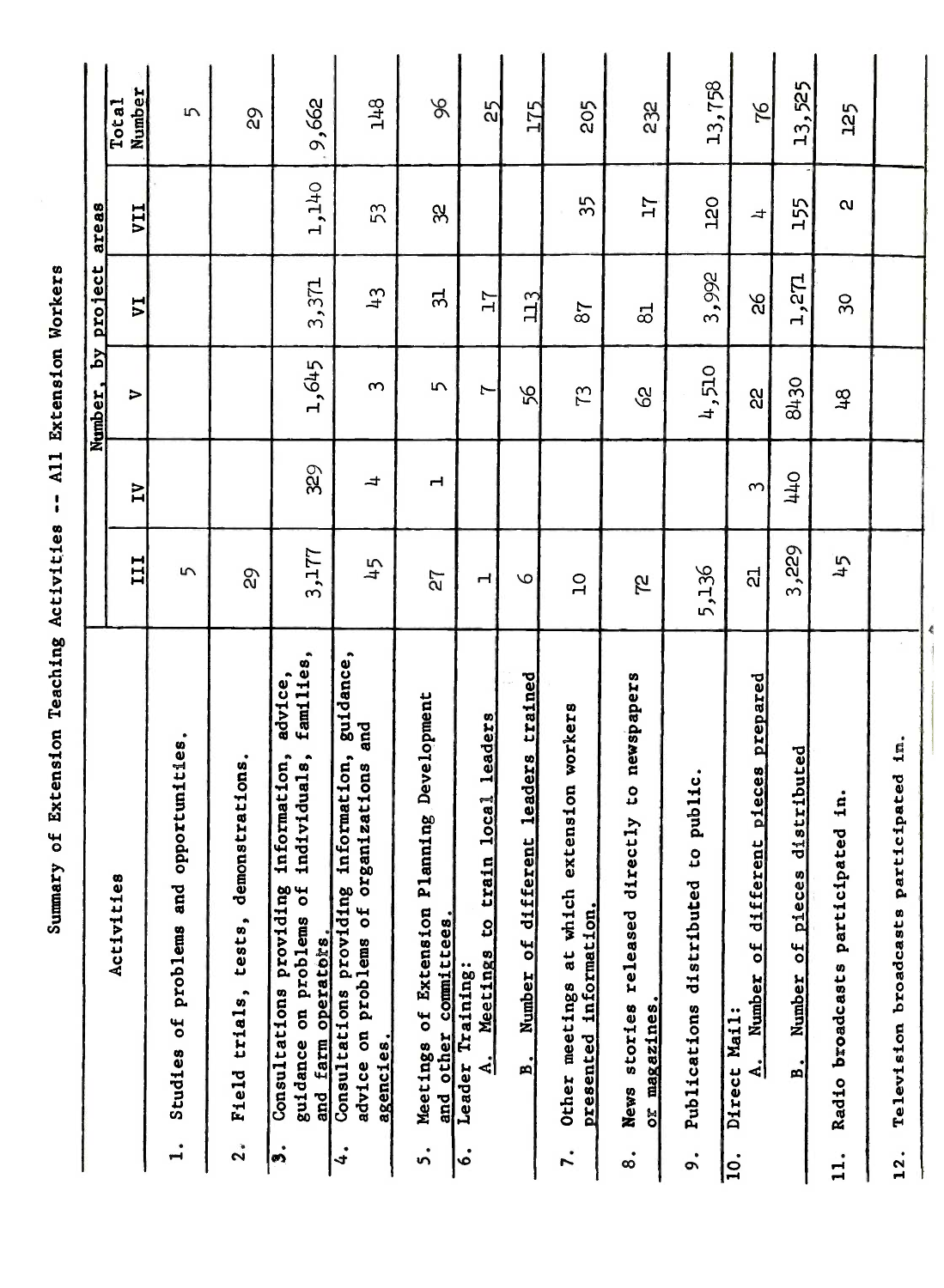Interpretations -- Summary of Extension Teaching Activities --All Extension Workers

teaching techniques used to reach Extension's clientele. No attempt is<br>made in this report to get a total picture of how a staff member does his extension work or to measure the efficiency of individual workers. This report is to determine quantitatively some of the more important

Activities are to be reported by project areas as follows:

- Project Area III Agricultural Production, Management and Natural Resource Development
- Project Area IV Marketing and Utilization of Farm Products
- Home Economics Project Area V
- Project Area VI 4-H Youth Development

Project Area VII - Resource Development and Public Affairs

- $\frac{1}{\alpha}$ or county staff participated in the same study or survey effort, the will report. Place number of special studies surveys in appropriate to aid in identifying and solving problems of people or present new person having the responsibility for the activity should report it.<br>When equal responsibility is shared, it should be decided which one opportunities for extension work. If two or more members of State project area column.  $\overline{a}$ 
	- Report number of field trials, tests and result demonstrations in appro-<br>priate project area column. If two or more members of extension staff are involved follow rule on Number 1 above.  $\overline{2}$ .
- accompany agents on field visits to individual homes or farms report guidance, advice and information, i.e., farm, home and other out-ofoffice visits, office calls and telephone calls. Where specialists Include all individual staff efforts to provide individuals with only once. Report number in appropriate project area column.  $\ddot{ }$
- Include all individual staff efforts that provide advice, guidance<br>and information to organizations and agencies both public and private. Report number in appropriate project area column. Do not report more than once if more than one individual staff member is involved. 4.
- Project Area<br>Project Area<br>Project Area 97° 64 9 project area columns are 5.
	-
- 
- The reportant to determine the more important<br>determine does not the more in the more in this report is a total picture of the more in this report is a staf<br>does no attention is report to get a total picture of the member his extension workers of the efficiency of individual workers. The efficiency of individual workers in the eff activities are to be reported by project and areas as follows: Agricultural Production, Management and Management and Management and Management and Management and Management Natural Resource Development and a Marketing and Utilization of Products and Utilization of Products and Products and Products and Products and P<br>In Products and Products and Products and Products and Products and Products and Products and Products and Pro Project Area V - Home Economics Project Area VI - 4-H Youth Development Development Project Area VI - 4-H Youth Development Development Develo Project Area VII - Resource Development and Public Affairs and Public Affairs and Public Affairs and Public Af<br>Public Affairs Affairs and Public Affairs and Public Affairs and Public Affairs and Public Affairs and Public 1. Include 1. Include 1989, Include 1989, Include 1989, Include 1989, Include 1989, Include 1989, Include 1989<br>Include 1989, Include 1989, Include 1989, Include 1989, Include 1989, Include 1989, Include 1989, Include 1989 to and in the solving people of people people or problems of people or problems of people or problems or problems o opportunities for extension work. It is a second work of the second work. It is a second work of the second wo<br>In the second work of States of States of States of States of States of States of States of States of States o or county stated in the same stated in the same stated in the same study of the same study of the survey of th<br>The same study of the same study of the same study of the same study of the same study of the same study of th person have responsibility for the activity of the activity of the activity should report it. When when the decided which is shown that the decided which which which which which one of the decident which <br>The decident which one of the decided which one of the decident which one of the decident which we decide whic with report of special studies surveys in a propriate survey in a propriet  $\frac{1}{2}$  and  $\frac{1}{2}$  and  $\frac{1}{2}$ 2. Report number of field trials, tests and result demonstrations in approximation of the main section of the <br>Result demonstrations in a pro- $\frac{1}{2}$  area columns of extension area columns of extension of  $\frac{1}{2}$  and  $\frac{1}{2}$  or  $\frac{1}{2}$  are more members of  $\frac{1}{2}$  and  $\frac{1}{2}$  are more members of  $\frac{1}{2}$  and  $\frac{1}{2}$  are more members of  $\frac{1}{2}$  a  $\texttt{S}$   $\texttt{F}$   $\texttt{s}$   $\texttt{F}$  and  $\texttt{s}$   $\texttt{F}$  above. The  $\texttt{s}$  is  $\texttt{F}$ 3. Include all include all include all individual states to provide individual states with the providence individual states with the providence of the providence of the providence of the providence of the providence of the pedance, advice and information, i.e., farm, home and other out-of-out-of-or-other out-of-or-other out-of-or-o office visits, office calls and the specialists of the calls. Where  $\alpha$ accompany agents on field visits to individual homes or farms report
- only once. Report number in appropriate project area column.
	-
- 
- as the basis for a broadcast is also to be reported.
- lOa. Include commodity letters, newsletters, postcards, self-mailers, enve- $12.$

stories prepared by local leaders should not be reported. The State of  $\mathbb{R}^n$ 

well as the State and Federal origin. Commercial publications of  $\mathcal{L}_1$  $\mathbf{a}_r$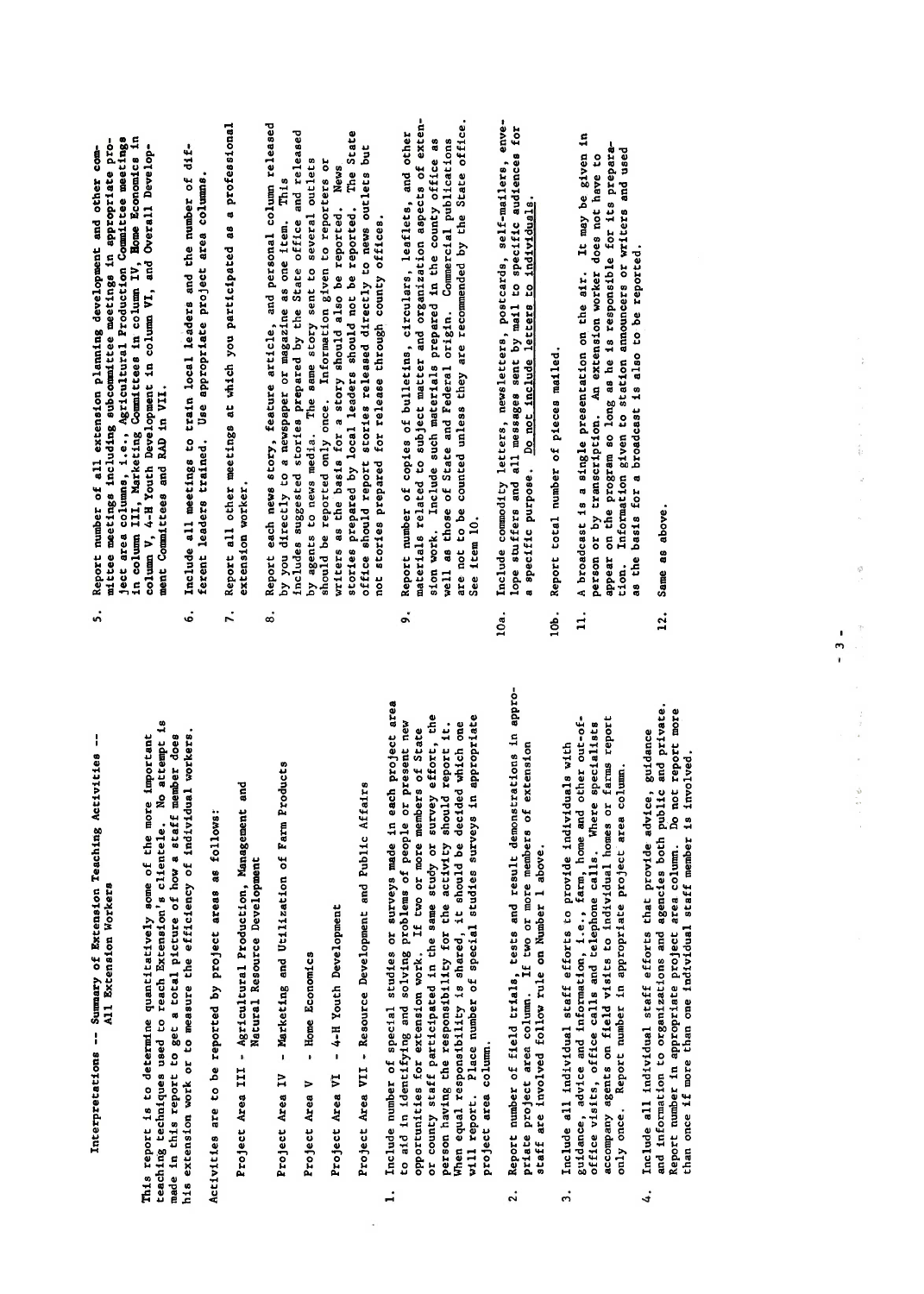|                |                                                                                                                                                                                     | devoted<br>with adults<br>Day <sub>s</sub> | and/or youth<br>to work |
|----------------|-------------------------------------------------------------------------------------------------------------------------------------------------------------------------------------|--------------------------------------------|-------------------------|
|                | Helping people make decisions regarding:                                                                                                                                            | and<br>County                              |                         |
| $\mathbf{a}$   | farm<br>business organization, tenure and finance; and farm and home<br>and combinations;<br>enterprise feasibility<br>Farm business,                                               | area staff                                 | State staff             |
|                | development                                                                                                                                                                         | $\alpha$                                   |                         |
| $\mathbf{S}$   | government programs.<br>other<br>grain and<br>feed<br>insurance,<br>ACP, Crop                                                                                                       | 5                                          |                         |
| 3.             | dealers,<br>weeds<br>animal disease, insects,<br>and handlers, including<br>Prevention and control of plant and<br>other pests with farm operators<br>custom operators, etc.<br>and | 겫                                          |                         |
| 4.             | Fertility, soil and water management.                                                                                                                                               | ನ                                          |                         |
| ທ່             | Selection, care and use of machinery, equipment and buildings.                                                                                                                      | $\overline{10}$                            |                         |
| $\dot{\circ}$  | Selection, production and management of livestock, poultry and crops.                                                                                                               | 39                                         |                         |
| $\mathbf{r}$ . | All agricultural problems of non-commercial farmers (part-time)<br>and non-farm home owners.                                                                                        | 89                                         |                         |
| œ.             | and other conservation projects.<br>forests<br>Development of watershed,<br>aspects.)<br>(Technical                                                                                 | 4                                          |                         |
| $\ddot{\circ}$ | against nuclear hazards, natural<br>and livestock<br>Protection of crops<br>$_{\rm dissers.}$                                                                                       | $\mathfrak{m}$                             |                         |
| 10.            | aspects.)<br>(Technical<br>activities.<br>Income-producing recreational                                                                                                             | 4                                          |                         |
| 11.            | family.<br>farm<br>$\overline{\mathbf{a}}$<br>employment<br>for<br>Non-farm alternatives                                                                                            | $\mathbf{\mathbf{r}}$                      |                         |
| 12.            | Other (identify)                                                                                                                                                                    |                                            |                         |
|                | Total man days                                                                                                                                                                      | 243                                        |                         |
|                |                                                                                                                                                                                     |                                            |                         |
|                | п<br>4<br>$\mathbf{I}$                                                                                                                                                              |                                            |                         |
|                |                                                                                                                                                                                     |                                            |                         |
|                |                                                                                                                                                                                     |                                            |                         |
|                |                                                                                                                                                                                     |                                            |                         |
|                |                                                                                                                                                                                     |                                            |                         |

PROJECT III -- AGRICULTURAL PRODUCTION, MANAGEMENT AND NATURAL RESOURCE DEVELOPMENT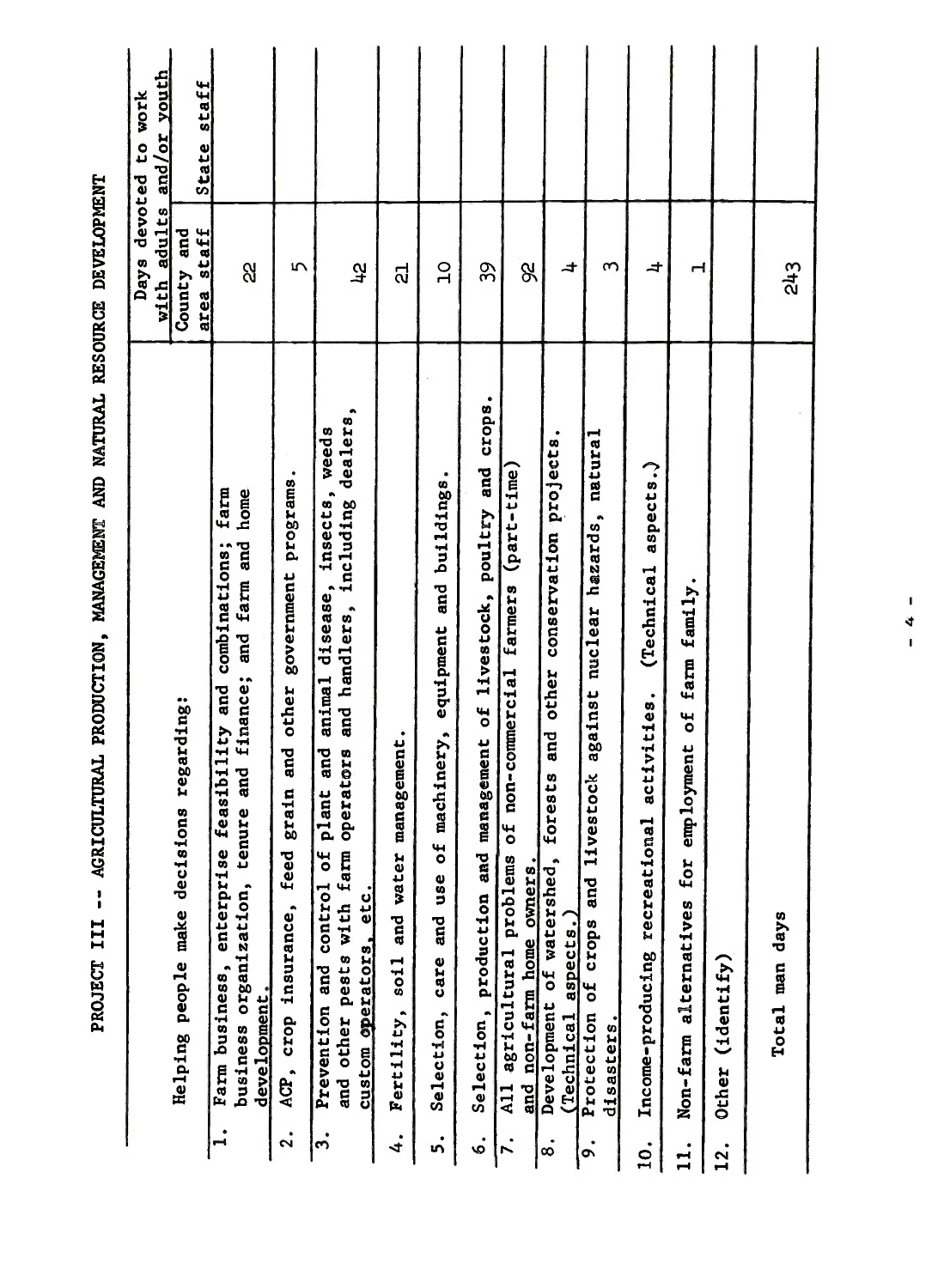Instructions for Project III -- Agricultural Production, Management and Natural Resource Development  $\mathbf{r}$  information on ways to improve the soils, use of mulches (such as studies of mulches (such as stubble straw or  $\mathbf{r}$ )

- el, shoul,<br>con time<br>con time<br>trate items<br>is packing potentially are potent<br>plauch as get in the second times<br>is assistently farmed.<br>farmed,<br>is assistently farmed.<br>is assistently farmed.<br>is assistently farmed.<br>the condition nome development work.  $\ddot{ }$ 
	- encourage conservation and provide insurance protection.  $\ddot{2}$ .
- to be reported in item 7.)  $\ddot{ }$
- $\frac{1}{2}$ . County stateful members to include time spent on all other aspects of all other aspects of all other aspects of all other aspects of all other aspects of all other aspects of all other aspects of all other aspe explaining the use of soil and plant tissue testing, working out sug-<br>gested lime and fertilizer treatment, solutions to soil salinity prob- $\ddot{c}$  is project area not included in the above items. lems, drainage, irrigation and evaluation of water quality, etc. It  $\begin{array}{c} \texttt{s} \texttt{s} \texttt{s} \texttt{s} \texttt{s} \texttt{d} \texttt{d} \texttt{d} \texttt{d} \texttt{d} \texttt{d} \texttt{d} \texttt{d} \texttt{d} \texttt{d} \texttt{d} \texttt{d} \texttt{d} \texttt{d} \texttt{d} \texttt{d} \texttt{d} \texttt{d} \texttt{d} \texttt{d} \texttt{d} \texttt{d} \texttt{d} \texttt{d} \texttt{d} \texttt{d} \texttt{d} \texttt{d} \texttt{d} \texttt{d} \texttt{d} \text$ veys as they relate to soil productivity and adaptation of soil and crop production, developing materials and guides, demonstrating and  $\begin{bmatrix} a & b \\ c & d \end{bmatrix}$  $v_i = v_i$ reported in item 7.)  $\ddot{ }$
- and presenting programs or assistance to individuals or groups on all<br>subjects pertaining to the selection, design, plans, adjustment, per-<br>formance, maintenance, repair, remodeling and use of farm power machin-<br>to squiper
	-
- with gardeners, greenskeepers, caretakers of cemeteries, highway<br>officials on vegetative cover for roadsides stabilization, etc.
- all time devoted to work with a great with a great with a great with a great with a great with a great with a <br>History of the should travel to great with a great with a great with a great with a great with a great with a be reported to the nearest whole day is a control of the international control of the international control to<br>The nearest whole day is a control of the international control to the international control to the internatio staff members, both county and State, should report the State, should report the State of the State of the Sta<br>State of the State of the State of the State of the State of the State of the State of the State of the State devoted to the support of Project III program effort of Project III project III program effort under a late it<br>Devoted to the support of Project III program effort under a late in the support of the support of the support e report. Parties of the report of the report of the report of the report of the report of the report of the r<br>Part-time Extension employees should report the report of the report of the report of the report of the report only the days devoted the devoted to extension who are parttime extension should report the should report the second report of the second the second temperature in the s<br>Extension of the second state in the second temperature in the second in the second temperature in the second 1. Include the spent of a spent of the income potential to calculate the income potential the income potential<br>The income potential farmers to calculate the income potential the income potential income potential the income tial of farm enterprises and planning of farmers and planning and planning and planning and planning and plann<br>The planning of farmers and planning and planning and planning and planning and planning and planning and plan new sources of income such as a spectrum aspects of farming such as a such as a spectrum and farming such as a<br>Health as a such as a such as a spectrum and farming such as a such as a such a such as a such as a such as a the use of the use of the use of the use of the use of the use of the use of the use of the use of the use of t  $\epsilon$ ng gel generalyzing and using an analyzing farm records; and using  $\epsilon$   $\epsilon$   $\epsilon$   $\epsilon$   $\epsilon$   $\epsilon$ obtaining and using credit and capital resources for operations for operations for operations for operations f  $\frac{1}{2}$ arm business; various kinds, types and arrangements of  $\frac{1}{2}$ leasing and contractual arrangements; location and appropriate and appropriate and appropriate and appropriate  $\frac{1}{2}$ for  $\frac{1}{2}$  rental or purchase; and efficient work methods; assisted work methods; assisted work methods; assisted work methods; and  $\frac{1}{2}$  and  $\frac{1}{2}$  and  $\frac{1}{2}$  and  $\frac{1}{2}$  and  $\frac{1}{2}$  and  $\frac{1}{2$  $\bar{a}$ ance with income tax and legal aspects of farming; on-farming;  $\bar{a}$ decisions; development of the overall plans of the both short- and long-running and longfor the total farm business; and the managerial the managerial the managerial the managerial the managerial th 2. Include time devoted to assisting people develop an understanding of the provincial provisions of government provincial provisions and the alternatives are alternatives and the al  $\frac{1}{2}$  the measure of the measure produces a line produce  $\frac{1}{2}$   $\frac{1}{2}$   $\frac{1}{2}$   $\frac{1}{2}$   $\frac{1}{2}$   $\frac{1}{2}$   $\frac{1}{2}$   $\frac{1}{2}$   $\frac{1}{2}$   $\frac{1}{2}$   $\frac{1}{2}$   $\frac{1}{2}$   $\frac{1}{2}$   $\frac{1}{2}$   $\frac{1}{2}$   $\frac{1}{2}$  tion of agricultural commodities, and agricultural commodities, and all lands of a gricultural lands, and a gr encourage conservation and provide insurance protection and provide insurance protection. 3. Include the spent is included the spent in the spent in the spent in the control of plants of plants of pla<br>Separate the control of plants of plants in the plants of plants of plants of plants of plants of plants of pl and and animal diseases and parasites are perfected and perfect and perfect and other perfects, and other perf farms. Also include time spent on safe use of personal on safe use of personal on safe use of personal time sp agricultural chemicals and on organized pest and discussed per and organized per programs. (Working of this type with rural and urban non-families with rural and urban non-families of the sec 1<br>14449 All time devoted to such items as the sur- $\begin{array}{ccc} \circ & \circ & \circ & \circ & \circ \end{array}$

explaining the use of soil and plant tissue testing, working out sug-

- crop production, developing materials and guides; demonstrating and
- 
- groups in creating new sources of non-farm income, and encouraging of non-farm employment, participation with farm families and local farm families to consider their alternatives between farm and non- $\mathbf{1}$
- formance, maintenance, repair, remodeling and use of farm power machin- $\frac{1}{2}$ ery, and safety a $\frac{1}{2}$ to commercial farm operation.  $\begin{array}{c} 6.6666 & 0.76666 \\ 0.7666 & 0.766666 \\ 0.7666 & 0.7666666 \\ \hline \end{array}$  $\frac{1}{2}$  commercial commercial crops, including horizontal crops, including horizontal crops, including horizontal crops,  $\frac{1}{2}$ livestock and livestock products. dairy and poultry.  $\frac{1}{2}$  include a large spent with non-commercial farmers and other rules and other rules and other rules and other rules and other rules and other rules and other rules and other rules and other rules and other rules a  $\mathbf{u}$  is defined by a home beautification, use of insection, use of insection, use of insec- $\overline{a}$ ticides and other pesticides in and around the home, working the home, working the home, working the home, working the home, working the home, working the home, working the home, working the home, working the home  $\Xi$ greenskeepers, caretakers of cemeteries, highways of cemeteries, highways of cemeteries, highways of cemeteries,  $\Xi$  $\frac{d}{dt}$  on vegetative cover for  $\frac{d}{dt}$  $\frac{1}{2}$  include all time spent on conservation problems on contouring, such as contouring, such as contouring,  $\frac{1}{2}$  $t^2$  range and grassland management,  $t^2$  range management,  $t^2$  range management,  $t^2$  $\frac{1}{2}$  and  $\frac{1}{2}$  and  $\frac{1}{2}$  and water of conserving solid and water of conserving solid and water of conserving solid and water of conserving solid and water of conserving solid and water of conserving solid and  $\frac{1}{2}$  watersheds. Also report here wildlife and pond management as well as all windbreak, forest and forest product production work done with producers. (Do not include work  $\frac{d}{dt}$  and  $\frac{d}{dt}$  and  $\frac{d}{dt}$  and  $\frac{d}{dt}$  $\overline{9}$  and the educational proposition  $\overline{9}$  and  $\overline{9}$  and probability  $\overline{9}$  and pro- $\frac{1}{2}$  the crops and livestock from nuclear hazards, floods, tor- $\sum_{i=1}^{n} a_i$  and other natural hazards. Rural civilization and other natural  $\sum_{i=1}^{n} a_i$  and  $\sum_{i=1}^{n} a_i$  $\overline{B}$  and  $\overline{B}$  regard to protecting crops and livestock from  $\overline{B}$  $\alpha$  radiation should be reported here. Other farm safety works are  $\alpha$  $\frac{1}{2}$  final behavior in the reported under appropriate items above.  $10.$  Include all time spent on evaluation  $\frac{1}{2}$  and  $\frac{1}{2}$  evaluation  $\frac{1}{2}$  evaluation  $\frac{1}{2}$  and  $\frac{1}{2}$  evaluation  $\frac{1}{2}$  evaluation  $\frac{1}{2}$  and  $\frac{1}{2}$  evaluation  $\frac{1}{2}$  evaluation  $\frac{1}{2}$   $\ddot{a}$  resources for income-producing recreation enterprises such as  $\ddot{b}$  $\frac{1}{2}$ s plans for a farm vacation business, seeding a farm vacation business, seeding  $\frac{1}{2}$  $R^2$ recommendations for a fee fishing pond area, and a resource analysis  $\frac{1}{2}$ e camps and a camps of a camps of a camps of a camps of a camps of a camp of a camp of a camp of a camp of a c<br>E camp of a camp of a camp of a camp of a camp of a camp of a camp of a camp of a camp of a camp of a camp of <br>  $1 + 1$ . In consider the possibilities of various sources of various sources of various sources of various sources of non-farm employment, participation with families and local  $\alpha$  $\mathbf{r}$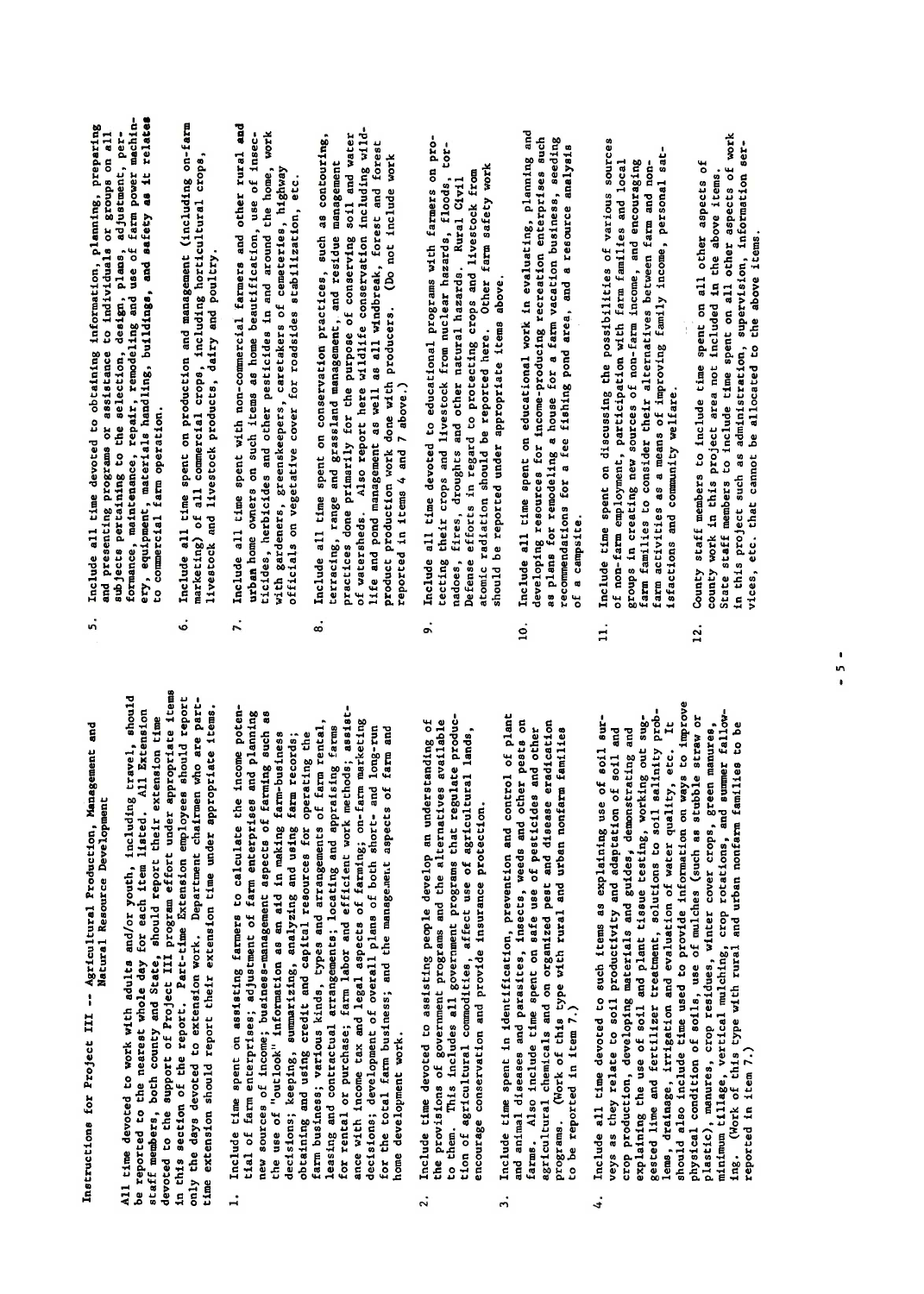| h,                  |                                                                                                                                |                                            |                             |
|---------------------|--------------------------------------------------------------------------------------------------------------------------------|--------------------------------------------|-----------------------------|
|                     |                                                                                                                                | devoted<br>Days                            | to work                     |
|                     | Helping people make decisions regarding:                                                                                       | adults<br>County and<br>area staff<br>with | and/or youth<br>State Staff |
| $\mathbf{L}$        | market.<br>What, when, where, how to                                                                                           | 15                                         |                             |
| $\ddot{\textbf{r}}$ | products.<br>storing<br>Grading, packing,                                                                                      | $\circ$                                    |                             |
| $\ddot{ }$          | and use of organizations and facilities for<br>effective buying, processing and marketing.<br>development<br>Understanding,    | $\mathbf{\alpha}$                          |                             |
| 4.                  | supply firms.<br>marketing and<br>processing,<br>Improving efficiency of                                                       | $\alpha$                                   |                             |
| 5.                  | regulations and services.<br>orders,<br>Understanding marketing                                                                | H                                          |                             |
| .<br>ه              | Purchase of agricultural products at retail considering supply,<br>services and related factors.<br>price, quantity, marketing | $\pm$                                      |                             |
| $\mathbf{r}$        | agricultural products throughout<br>Maintaining quality of<br>marketing.                                                       | $\overline{a}$                             |                             |
| $\dot{\infty}$      | Other (specify)                                                                                                                |                                            |                             |
|                     | Total man-days                                                                                                                 | $\vec{a}$                                  |                             |
|                     |                                                                                                                                |                                            |                             |
|                     |                                                                                                                                |                                            |                             |
|                     | r<br>$\circ$<br>ı                                                                                                              |                                            |                             |
|                     |                                                                                                                                |                                            |                             |
|                     |                                                                                                                                |                                            |                             |

PROJECT IV -- MARKETING AND UTILIZATION OF FARM PRODUCTS

## PROJECT IV -- MARKETING AND UTILIZATION OF FARM PRODUCTS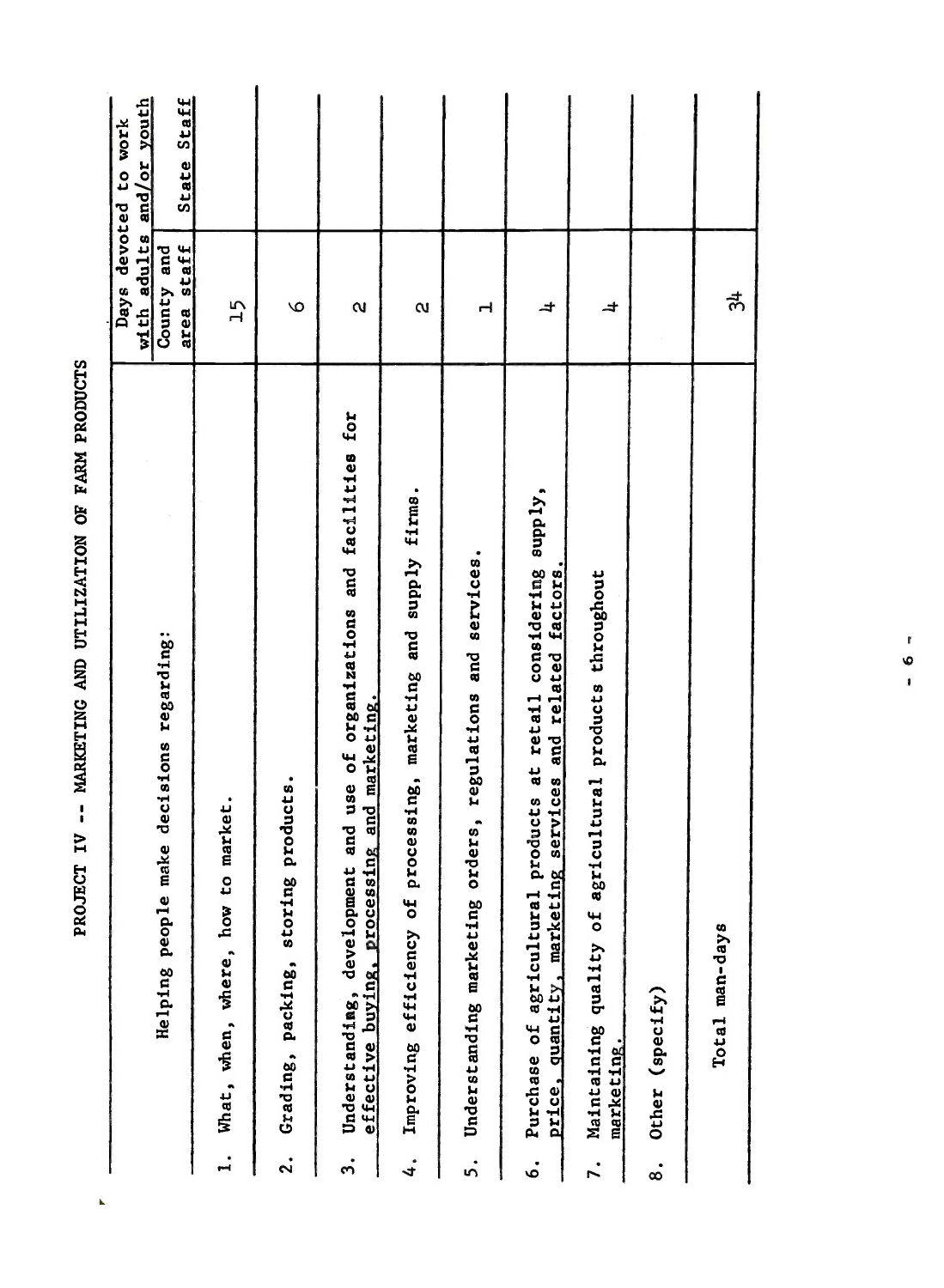Instructions for Project IV -- Marketing and Utilization of Farm Products

All time devoted to work with adults and/or youth, including travel, should be reported to the nearest their extension time devoted to the support of Project IV program effort under appropriate items in whole day for each item listed. All Extension staff members, both county and State, should report this section of the report.

All time devoted to work with adults and/Qr youth, including travel, should be reported to the nearest whole day for each item listed. , All Extension states are possible members, and State, should report and Stat<br>Hole and State, should report and State, should report and State, should report and State, should report and S the support of Project IV, project IV, project IV, project IV, project IV, project IV, project IV, project IV,<br>In the support under a project IV, project IV, project IV, project IV, project IV, project IV, project IV, pro  $\begin{bmatrix} 5 & 0 & 0 & 0 & 0 \\ 0 & 0 & 0 & 0 & 0 \\ 0 & 0 & 0 & 0 & 0 \\ 0 & 0 & 0 & 0 & 0 \\ 0 & 0 & 0 & 0 & 0 \\ 0 & 0 & 0 & 0 & 0 \\ 0 & 0 & 0 & 0 & 0 \\ 0 & 0 & 0 & 0 & 0 \\ 0 & 0 & 0 & 0 & 0 \\ 0 & 0 & 0 & 0 & 0 \\ 0 & 0 & 0 & 0 & 0 \\ 0 & 0 & 0 & 0 & 0 \\ 0 & 0 & 0 & 0 & 0 \\ 0 & 0 & 0 & 0 & 0 \\ 0 &$  $\mathbf{d}$  and  $\mathbf{d}$  and activities and activities connected with changing  $\mathbf{d}$  and  $\mathbf{d}$  form of  $\mathbf{d}$ goods and moving them from producer to consumer. It incorporates the economic and technical considerations in the assembly, processing and distribution of agricultural products, and of farm supplies and services. It includes such functions as inspection and grading, transportation, storage, pricing, financing, risk-bearing, development of new and improved products and processes, advertising and promotion. These functions may be performed by various interests in the performance of the performance individual<br>The performance in the performance individual farmers, bargaining and handling cooperatives, assemblers, processors, brokers, wholesalers, retailers and consumers.  $\frac{1}{2}$   $\frac{1}{2}$   $\frac{1}{2}$   $\frac{1}{2}$   $\frac{1}{2}$   $\frac{1}{2}$   $\frac{1}{2}$   $\frac{1}{2}$   $\frac{1}{2}$   $\frac{1}{2}$   $\frac{1}{2}$   $\frac{1}{2}$   $\frac{1}{2}$   $\frac{1}{2}$   $\frac{1}{2}$   $\frac{1}{2}$   $\frac{1}{2}$   $\frac{1}{2}$   $\frac{1}{2}$   $\frac{1}{2}$   $\frac{1}{2}$   $\frac{1}{2}$  Item 7. Include time devoted to such work as the prevention of market diseases of fruits and vege- $\begin{array}{lllllll} \texttt{if} & \texttt{if} & \texttt{if} & \texttt{if} & \texttt{if} & \texttt{if} & \texttt{if} & \texttt{if} & \texttt{if} & \texttt{if} & \texttt{if} & \texttt{if} & \texttt{if} & \texttt{if} & \texttt{if} & \texttt{if} & \texttt{if} & \texttt{if} & \texttt{if} & \texttt{if} & \texttt{if} & \texttt{if} & \texttt{if} & \texttt{if} & \texttt{if} & \texttt{if} & \texttt{if} & \texttt{if} & \texttt{if} & \texttt{if} &$  $f(x)$  and to the prevention of losses from damage and determines  $f(x)$  and  $f(x)$  and animal products and animal products and animals and animal products and animals and animals and animals and animals and animals and anim during marketing marketing marketing marketing marketing marketing marketing marketing marketing marketing mar<br>Displayed marketing marketing marketing marketing marketing marketing marketing marketing marketing marketing Item 8. County staff members to include time spent on all other aspects of county work in this project area not included in the above items. State staff members to include time spent on all other aspects of work in this project such as administration, supervision, information services, etc. that cannot be allocated to the above it and the above it and the above it allocated to the above it allocated to t<br>Cannot be above it and the above it also it also a subsequent in the above it also it also it also it also a s motion.

Items 1 through 6 are self-explanatory.

during marketing.

ject area not included in the above items. cannot be allocated to the above items.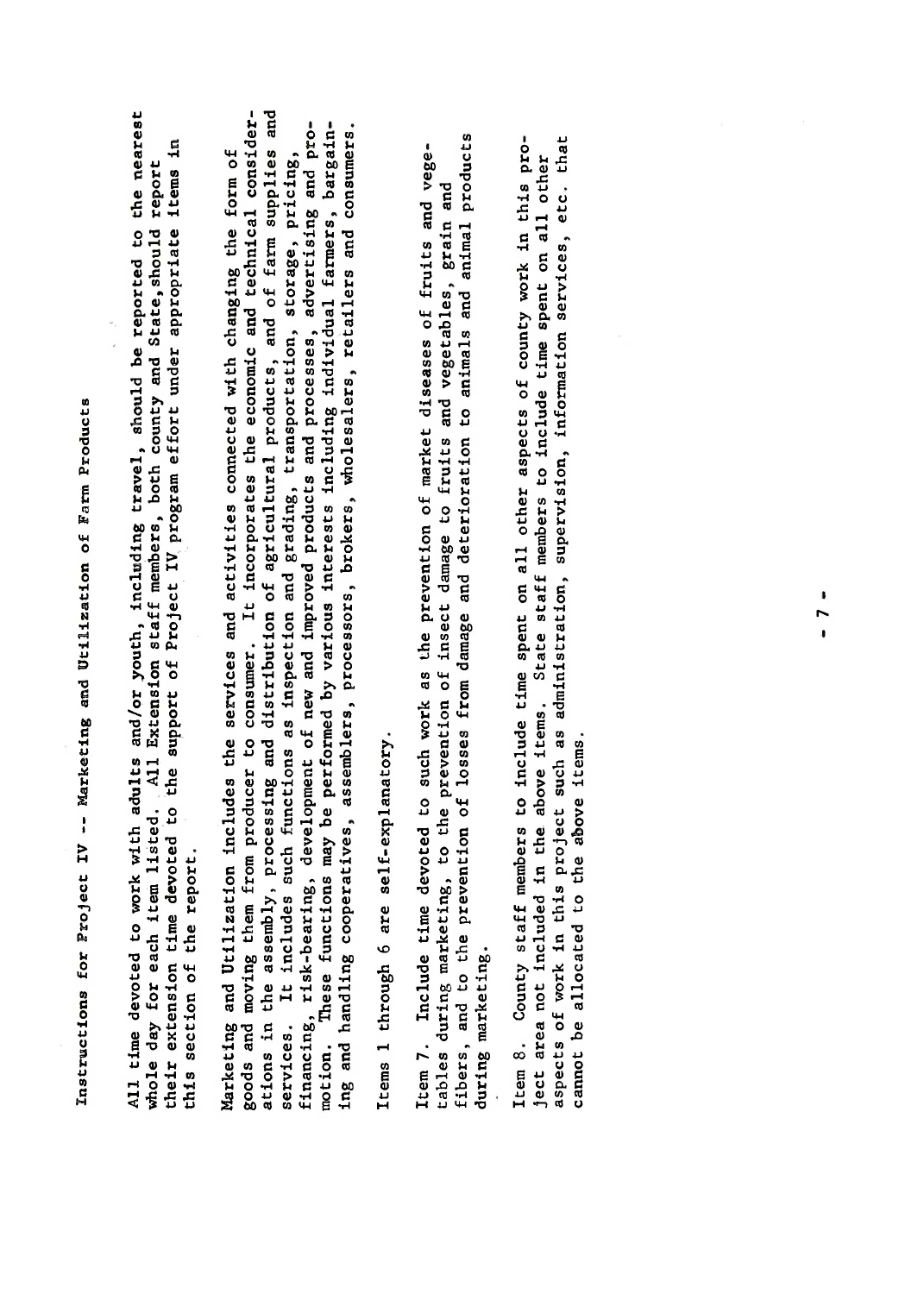|                       |                                                                                                                                 | with adults                 | and/or youth<br>Days devoted to work |
|-----------------------|---------------------------------------------------------------------------------------------------------------------------------|-----------------------------|--------------------------------------|
|                       | Helping people make decisions regarding:                                                                                        | area staff<br>and<br>County | State staff                          |
| $\mathbf{I}$          | Foods and nutrition.                                                                                                            | 8 <sup>o</sup>              |                                      |
| $\ddot{\mathbf{r}}$   | $\bullet$<br>Clothing and textiles                                                                                              | ŗδ                          |                                      |
| $\bullet$<br>S        | equipment.<br>household<br>including<br>Housing,                                                                                | $\overline{a}$              |                                      |
| 4.                    | f household furnishings.<br>$\circ$<br>care and use<br>Selection,                                                               | $\overline{a}$              |                                      |
| ທ່                    | development.<br>Human relations and child                                                                                       | $\overline{a}$              |                                      |
| $\dot{\circ}$         | establishment of production, sales or family-<br>centered business.<br>$\mathbf{I}$<br>Home industry                            |                             |                                      |
| 7.                    | economics, management and<br>energy).<br>family<br>time, money and<br>(includes<br>efficient use of<br>Home management          | 88                          |                                      |
| $\bullet$<br>$\infty$ | Preparedness."<br>"Family<br>$\mathbf{i}$<br>defense<br>Civil                                                                   |                             |                                      |
| o.                    | fitness, safety.<br>and physical<br>Health                                                                                      | $\mathbf{\mathbf{r}}$       |                                      |
| 10.                   | Organizational work with Homemakers Clubs<br>Extension Home Economist Annual Meeting<br>Homemakers Council<br>Other (identify). | $\overline{23}$ .           |                                      |
|                       | Total man days                                                                                                                  | 231                         |                                      |
|                       | ı<br>œ<br>$\mathbf{I}$                                                                                                          |                             |                                      |
|                       |                                                                                                                                 |                             |                                      |
|                       |                                                                                                                                 |                             |                                      |

PROJECT V -- HOME ECONOMICS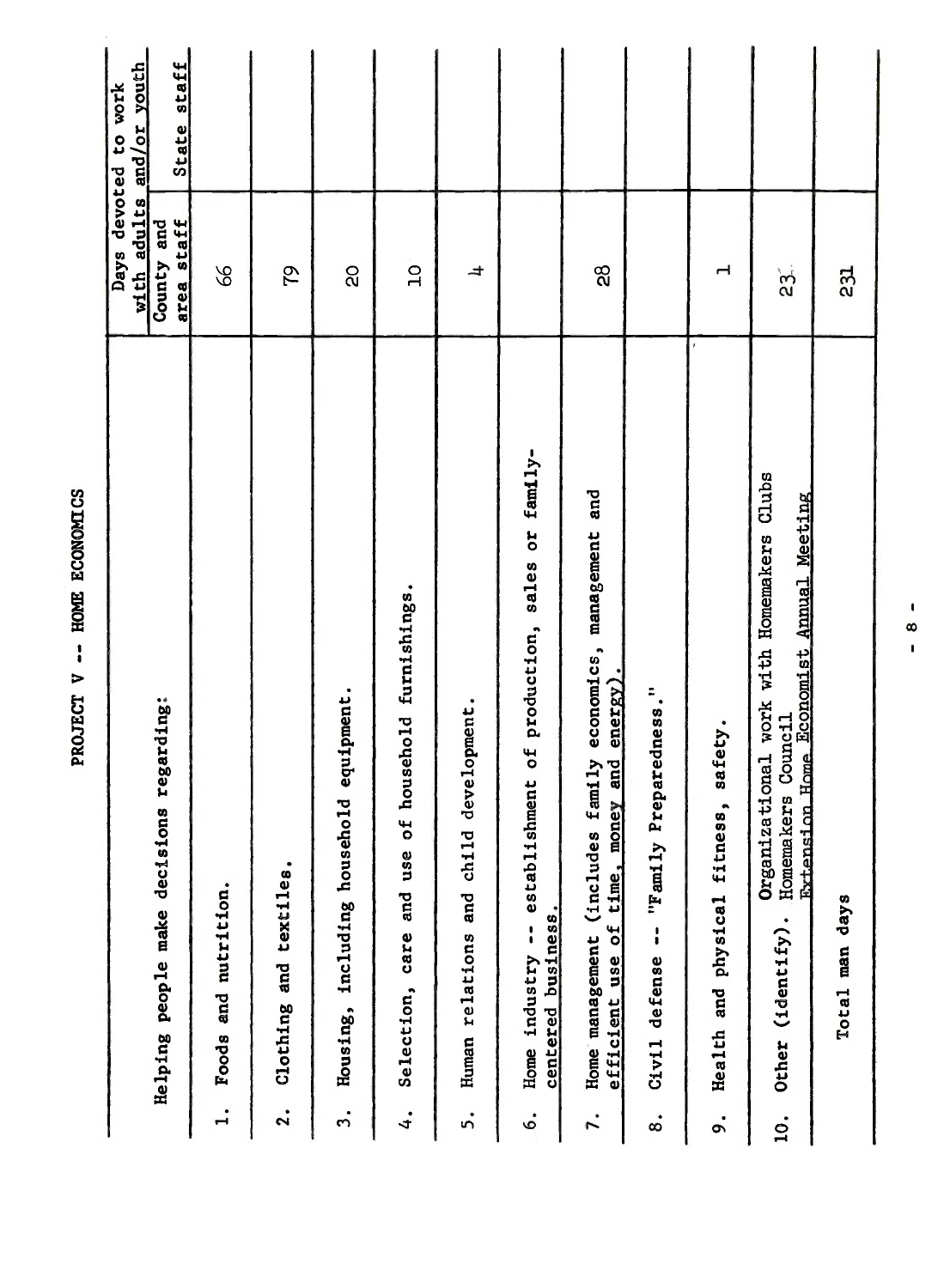Instructions for Project V -- Home Economics

All time devoted to work with adults and/or youth, including travel, Extension staff members, both county and State, should report their appropriate items in this section of the report.

nomics education and is to be reported along with other work in home economics under the appropriate items enumerated.

- ards, locating markets, record-keeping in connection with enterprise,  $\mathbf{c}$ should be reported to the nearest whole day for each item listed. All factors and steps and scales, should report their extension staff members, both county and States, should report their extension time devoted to the sup curing of meats, and making jams, jellies and pickles; education on ects as child feeding, maternal diet, food for the aged, weight basic nutrition without food preparation, or only that used to control, diets for special needs.  $\ddot{ }$ 
	- Include time spent on selecting, buying, mending and care of cloth-<br>ing (storage, drycleaning and special laundering problems), also to clothing; arrangement of sewing center, selection, use and care of sewing and pressing equipment, as well as clothing construction selection and use of textiles, wardrobe planning for all family education.  $\overline{2}$ .
- and constructing storage space, planning community kitchens, house-Include time spent on selecting house plans, remodeling, planning hold equipment.  $\ddot{a}$
- and reconditioning of home furnishings; furniture arrangement and Include time spent on selection, use, construction, care, repair use of accessories; color schemes and wall finishes; and floor finishes. 4.
- Include all time spent on human relations and development, such as<br>child development and parent education; personality development, etc. 5.
- ards, locating markets, record-keeping in connection with enterprise, Include time spent on selecting items to be produced, setting standteaching needed skills, etc. 6.
- Instructions for Project <sup>V</sup> -- Home Economics All time devoted to work with and county and the nearest whole day for the nearest whole day for each including the nearest whole day for each including the nearest whole day for each including the nearest whole day for ea extension time devoted to the support of project v project v project v project under project under the support<br>Extending to provide the support under the support under the support of the support of the support of the supp appropriate items in the report of the report of the report of the report of the report of the report of the r<br>Section of the report of the report of the report of the report of the report of the report of the report of t s an integral part of all phases of the consumer education with  $\frac{1}{2}$  and  $\frac{1}{2}$  and  $\frac{1}{2}$  and  $\frac{1}{2}$  and  $\frac{1}{2}$  and  $\frac{1}{2}$  and  $\frac{1}{2}$  and  $\frac{1}{2}$  and  $\frac{1}{2}$  and  $\frac{1}{2}$  and  $\frac{1}{2}$  and  $\frac{$ economics under the approximate items in the approximate items in the approximate items in the approximate ite<br>Second in the approximate items in the approximate items in the second in the approximate items in the approxi 1. Include all time spent on selection of foods on basis of quality,  $1 + 2$  and  $2 - 3$  and  $2 - 5$  and  $2 - 5$  and  $2 - 5$  and  $2 - 5$  and  $2 - 5$  and  $2 - 5$  and  $2 - 5$  and  $2 - 5$  and  $2 - 5$  and  $2 - 5$  and  $2 - 5$  and  $2 - 5$  and  $2 - 5$  and  $2 - 5$  and  $2 - 5$  and  $2 - 5$  and  $2 - 5$  and  $2 - 5$  and  $\frac{1}{2}$   $\frac{1}{2}$   $\frac{1}{2}$   $\frac{1}{2}$   $\frac{1}{2}$   $\frac{1}{2}$   $\frac{1}{2}$   $\frac{1}{2}$   $\frac{1}{2}$   $\frac{1}{2}$   $\frac{1}{2}$   $\frac{1}{2}$   $\frac{1}{2}$   $\frac{1}{2}$   $\frac{1}{2}$   $\frac{1}{2}$   $\frac{1}{2}$   $\frac{1}{2}$   $\frac{1}{2}$   $\frac{1}{2}$   $\frac{1}{2}$   $\frac{1}{2}$  the spent of the spent of the spent of the spent of the spent of the spent of the spent of the spent of the sp  $\vec{A}$   $\vec{B}$   $\vec{B}$   $\vec{C}$   $\vec{C}$   $\vec{C}$   $\vec{C}$   $\vec{C}$   $\vec{C}$   $\vec{C}$   $\vec{C}$   $\vec{C}$   $\vec{C}$   $\vec{C}$   $\vec{C}$   $\vec{C}$   $\vec{C}$   $\vec{C}$   $\vec{C}$   $\vec{C}$   $\vec{C}$   $\vec{C}$   $\vec{C}$   $\vec{C}$   $\vec{C}$   $\vec{C}$   $\vec{C}$   $\vec{C$ ing, bring, bring, selection and storage of fruits and root vegetables, and root vegetables, and root vegetabl<br>International product and root vegetables, and root vegetables, and root vegetables, and root vegetables, and curing of meats, and making in making in the material of the pickles; education on pickles; education on the p<br>Pickles; education on pickles; education on pickles; education on pickles; education on pickles; education on basic nutrition with the present food present to the use of the use of the use of the use of the use of the us<br>That used to the used to the used to the used to the used to the used to the used to the used to the used to t  $\begin{bmatrix} 1 & 0 & 0 \\ 0 & 0 & 0 \\ 0 & 0 & 0 \end{bmatrix}$  in graduate  $\begin{bmatrix} 1 & 0 & 0 \\ 0 & 0 & 0 \\ 0 & 0 & 0 \end{bmatrix}$  in  $\begin{bmatrix} 1 & 0 & 0 \\ 0 & 0 & 0 \\ 0 & 0 & 0 \end{bmatrix}$  in  $\begin{bmatrix} 1 & 0 & 0 \\ 0 & 0 & 0 \\ 0 & 0 & 0 \end{bmatrix}$  $j$ ects as child food for the agent of the agent  $j$ control, die teenstel, die teenstel needs.<br>Special needs for special needs for special needs to special needs of the special special special special spec 2. Include time spent on selection of care of contractions and care of care of care of care of care of care of  $\frac{1}{2}$ methos gegrade, drycleaning and special language  $\frac{1}{2}$ se London and use of the search of the USE members, groots and color, color, color, color, color, color, color, color, color, color, color, color, color, to clothing center, and center, seeming center, seeming center, and care and care controller, and care care ca of sewing and pressing and pressing and pressing construction of the construction of the construction of the c<br>The construction of the construction of the construction of the construction of the construction of the constr education. 3. Include time spent on selecting house plans, remodeling, planning avastruction storage storage space, planning community community community community community community commun i Ad J S G d d 4. Include time spent on selection, use, construction, care, repair  $\ddot{\phantom{a}}$  and  $\ddot{\phantom{a}}$  functioning  $\ddot{\phantom{a}}$  and  $\ddot{\phantom{a}}$ 
	-
- 
- drobe planning for all family for all family for all family for all family for all family for all family for a<br>That for all family for all family for all family for all family for all family for all family for all family  $\begin{array}{ccc} \infty & \infty & \infty, \end{array}$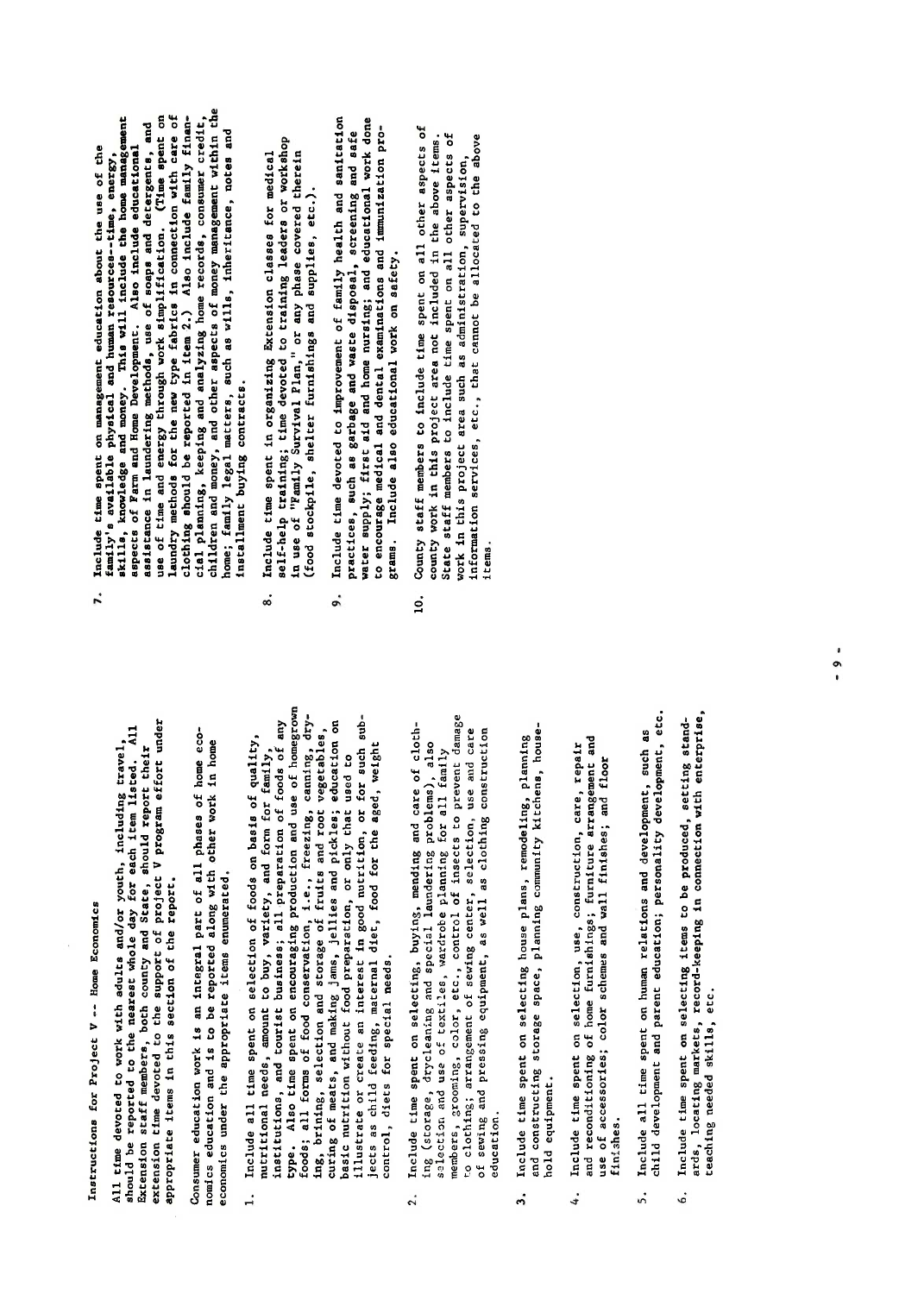## PROJECT VI -- 4-H - YOUTH DEVELOPMENT

| Clubs and groups:                                         |                                       |                          |              |
|-----------------------------------------------------------|---------------------------------------|--------------------------|--------------|
| Number of 4-H Clubs<br>ı.<br>а.                           |                                       |                          | 91           |
| b.                                                        | Number of 4-H special interest groups |                          |              |
| c.                                                        | Number of youth groups not 4-H        |                          |              |
| 4-H members by age groups:<br>2.                          |                                       |                          |              |
| 9 years of age                                            | 17                                    | 15 years of age          | 126          |
| 10 years of age                                           | 100                                   | 16 years of age          | 75           |
| 11 years of age                                           | 228                                   | 17 years of age          | 37           |
| 12 years of age                                           | <u>263</u>                            | 18 years of age          | 26           |
| 13 years of age                                           | 247                                   | 19 years of age          |              |
| 14 years of age                                           | 212                                   |                          | (1334)       |
| 3.<br>4-H members by years in club work:                  |                                       |                          |              |
| lst year                                                  | 611                                   | 4th year                 | 84           |
| 2nd year                                                  | 386                                   | 5th year                 | 39           |
| 3rd year                                                  | 190                                   | 6th year and above       | 24           |
| 4-H members enrolled by place of residence:<br>4.         |                                       |                          | (1334)       |
| Farm                                                      | 382                                   | Urban                    | 302          |
| Rural non-farm                                            | 650                                   | Suburban                 |              |
| Different:<br>5.                                          |                                       |                          | (1334        |
| 4-H members enrolled Boys<br>а.                           |                                       | $521$ Girls $813$        | Total $1334$ |
| Ъ.<br>Youth worked with<br>not enrolled in 4-H            |                                       | Boys $14$ Girls $12$     | Total 26     |
| c. Older youth worked<br>with (18 and over)<br>not in 4-H |                                       | Boys________Girls_______ | <b>Total</b> |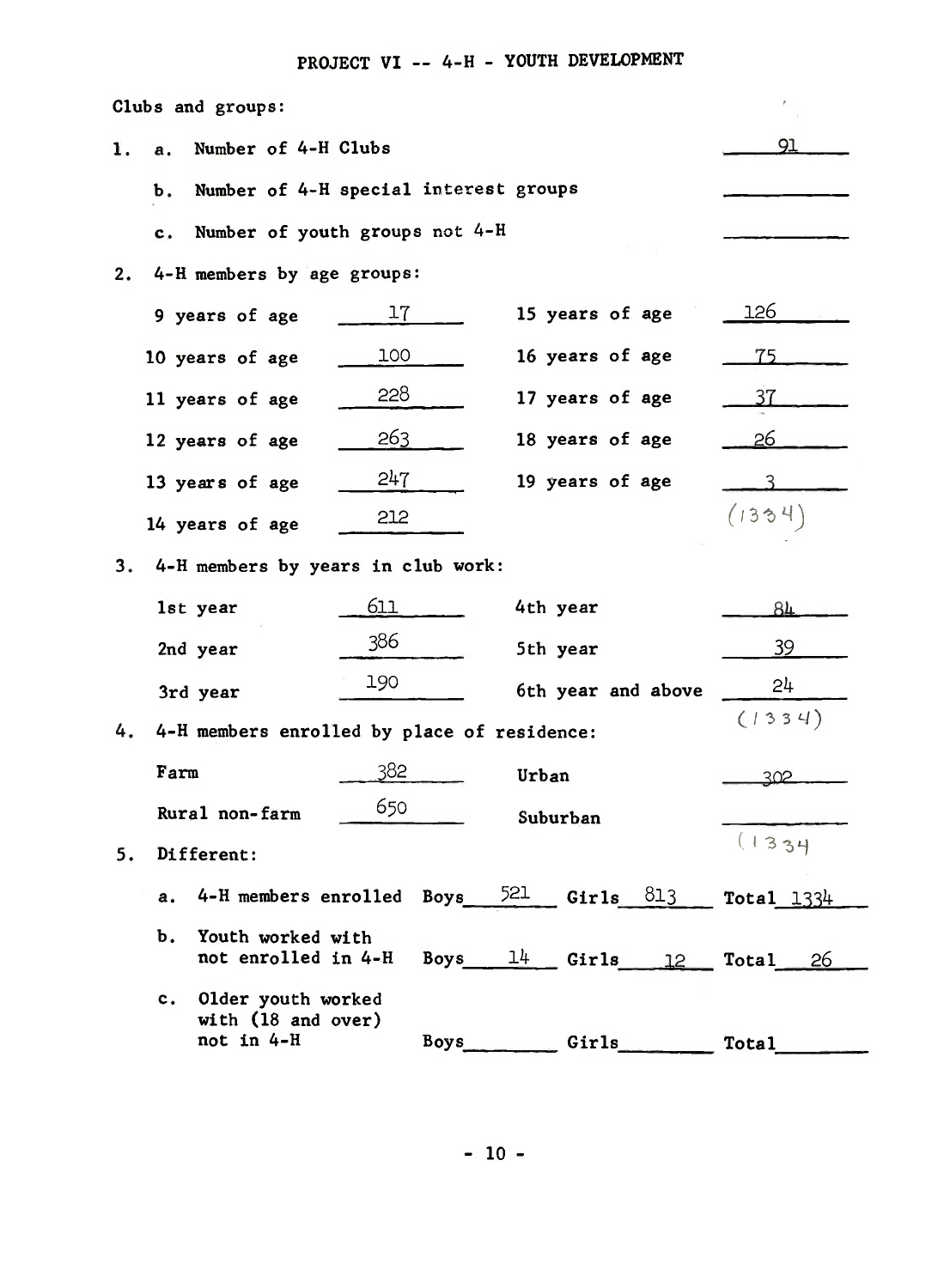6. Number of 4-H members receiving training through organized projects and activities. (A member may be enrolled in more than one project or activity under each of the following groups and should be counted each time.)

|          |                                                                                                                                                 | Boys                    | Girls           |
|----------|-------------------------------------------------------------------------------------------------------------------------------------------------|-------------------------|-----------------|
| а.       | *Automotive                                                                                                                                     | 17                      | 4               |
| Ъ.       | $*Beef.$                                                                                                                                        | 46                      | 1               |
| c.       | *Conservation program total                                                                                                                     |                         |                 |
|          | $(Forestry)$ .                                                                                                                                  | 'n.                     |                 |
|          | $(Grasslands)$ .                                                                                                                                |                         |                 |
|          | (Soil and water).                                                                                                                               | $\overline{\mathsf{3}}$ |                 |
|          | $(Willdlife)$                                                                                                                                   | 1                       |                 |
| d.       | $\star$ Dairy<br>$\ddot{\phantom{0}}$                                                                                                           | $\overline{5}$          |                 |
| e.       | *Dog care and training.<br>$\sim$<br>$\ddot{\phantom{0}}$                                                                                       | ı                       |                 |
| f.       | *Electric.                                                                                                                                      | 15                      |                 |
| g.       | $*$ Entomology.                                                                                                                                 | 16                      |                 |
| ħ.       | Farm management                                                                                                                                 |                         |                 |
| i.       | *Field Crops (Agronomy-soils-crops).                                                                                                            | 12                      |                 |
| i.       | Flower gardening.                                                                                                                               |                         |                 |
| k.       | *Home grounds beautification                                                                                                                    | 12                      | $\overline{4}3$ |
| 1.       | Horses and ponies                                                                                                                               | 85                      | $\overline{23}$ |
| m.       | Horticulture (fruits-vegetables)                                                                                                                | 24                      |                 |
| n.       | Marketing (town and country                                                                                                                     |                         |                 |
|          | business, etc.).                                                                                                                                |                         |                 |
| 0.       | Plant pathology                                                                                                                                 |                         |                 |
|          | *Poultry (Inc. turkeys, geese,                                                                                                                  |                         |                 |
| p.       | pigeons, etc.)                                                                                                                                  | 32                      |                 |
|          | Rabbits                                                                                                                                         | 21                      | $\overline{2}$  |
| q.<br>r. | $\bullet$                                                                                                                                       | $\overline{28}$         | $\overline{3}$  |
| s.       | Sheep.<br>$\bullet$<br>Small motors.                                                                                                            |                         |                 |
| t.       | $\ddot{\phantom{0}}$<br>$*$ Swine                                                                                                               | ı                       |                 |
| u.       |                                                                                                                                                 | 13                      |                 |
|          | $*$ Tractor<br>$\sim$                                                                                                                           |                         |                 |
| ν.       | Woodworking and other shop work                                                                                                                 |                         | 646             |
| w.       | *Clothing.                                                                                                                                      |                         |                 |
| X.       | Family life education                                                                                                                           |                         |                 |
| y.       | Foods and nutrition total $\ldots$ .<br>$\mathbf{u}$<br>Ħ.                                                                                      |                         | 406             |
| z.       | (bread-cereal)<br>Ħ<br>$\star$<br>Ħ<br>n                                                                                                        |                         |                 |
| aa.      | (canning-freezing)<br>n<br>Ħ<br>$\mathbf{H}$<br>$\star$                                                                                         |                         |                 |
| bb.      | (dairy foods).                                                                                                                                  |                         |                 |
| cc.      | Home improvement and furnishings                                                                                                                |                         | $\frac{7}{42}$  |
| dd.      | Home management                                                                                                                                 |                         |                 |
| ee.      | Personal development.                                                                                                                           |                         |                 |
| ff.      | Career exploration.                                                                                                                             | 26                      | 32              |
| 88.      | Community service                                                                                                                               |                         |                 |
| hh.      | $Crafts. \ldots$ .<br>$\begin{array}{cccccccccccccc} \bullet & \bullet & \bullet & \bullet & \bullet & \bullet & \bullet & \bullet \end{array}$ | 280                     | 90              |
| ii.      | Emergency preparedness<br>$\ddot{\phantom{1}}$                                                                                                  |                         |                 |

 $\bar{1}$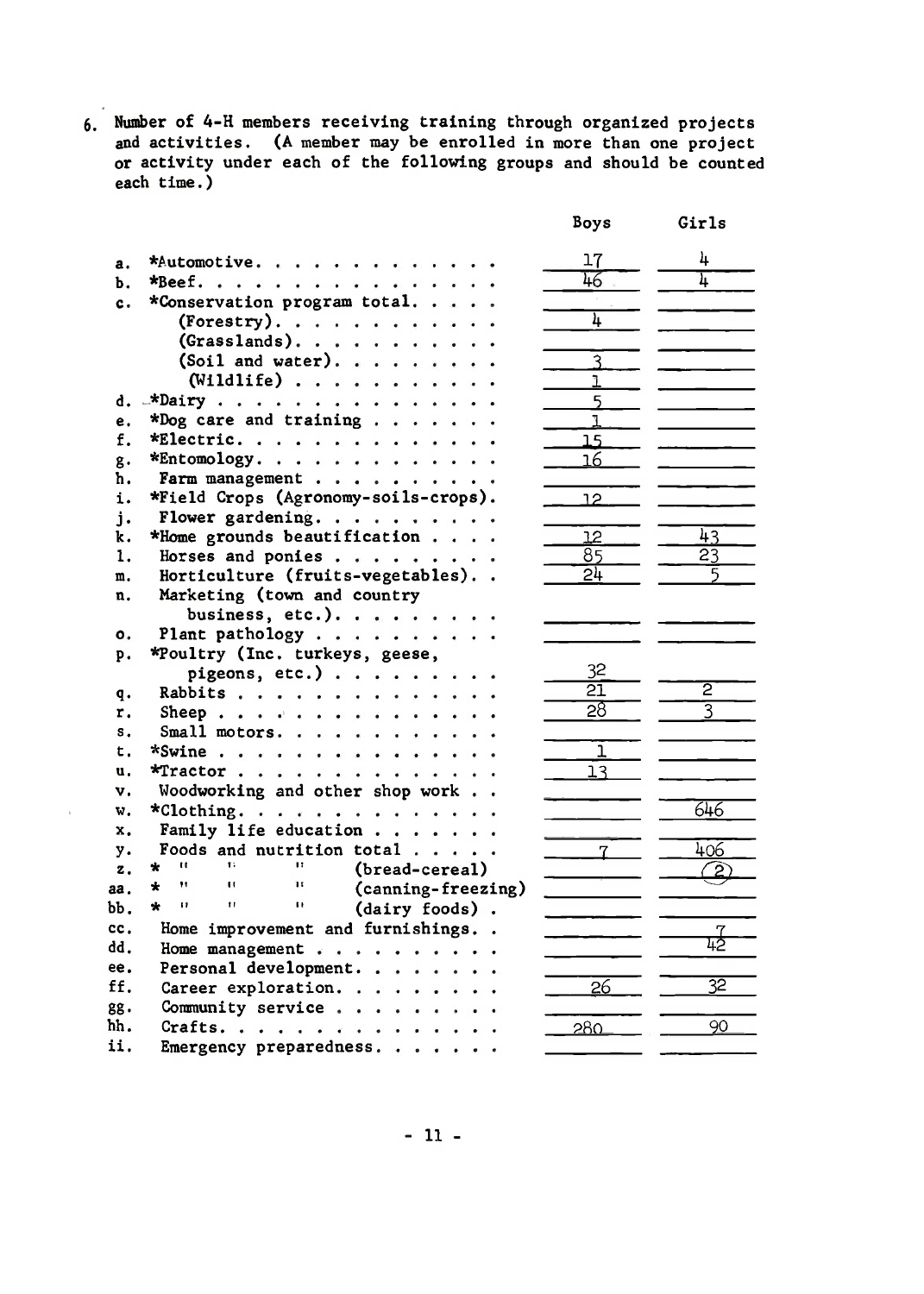| jj. | *Health - physical fitness.                                                                      | 14                | 50         |  |
|-----|--------------------------------------------------------------------------------------------------|-------------------|------------|--|
| kk. | *Photography.                                                                                    | 4                 |            |  |
| 11. | *Public speaking.                                                                                |                   | 12         |  |
| mm. | *Recreation                                                                                      | 32                | 43.        |  |
| nn. | $\star$ Safety                                                                                   | 32                | 11         |  |
| oo. | *Special citizenship and public                                                                  |                   |            |  |
|     | affairs education.                                                                               | 20                | 31         |  |
| pp. | Special science not listed                                                                       |                   |            |  |
| qq. | Demonstrations                                                                                   | 58                | <u>410</u> |  |
| rr. | Judging.                                                                                         | 62                |            |  |
| SS. |                                                                                                  |                   | 370        |  |
|     | *Dress revues - local, county                                                                    |                   | ∏ 3∪       |  |
| tt. | 4-H camps.                                                                                       |                   |            |  |
| uu. | Other - list<br>11                                                                               |                   |            |  |
| vv. |                                                                                                  |                   |            |  |
| wv. | Total enrollment in projects and                                                                 | $\sqrt{371}$      | 2664       |  |
|     | activities                                                                                       | ᠊ <del>ᢗ᠍ᡏᡐ</del> | 2,655      |  |
| 7.  | Number of different boys and girls in:<br>An agricultural project.                               |                   | 312        |  |
|     | A home economics project                                                                         |                   | 792        |  |
|     | Projects other than agriculture and home ec.                                                     |                   | 230        |  |
| 8.  | Number of youth reached through special teen-age nutrition programs:<br>Boys $87$<br>Girls $133$ | 220<br>Total      |            |  |
|     |                                                                                                  |                   |            |  |
| 9.  | Leadership development                                                                           |                   |            |  |
|     | Number of leaders:                                                                               | Men               | Women      |  |
|     |                                                                                                  |                   |            |  |
|     | а.                                                                                               | $\cdot$ 10        |            |  |
|     | Organizational leaders.                                                                          |                   | 15<br>62   |  |
|     | Project or subject matter leaders<br>b.<br>c.                                                    |                   |            |  |
|     | County project chairmen<br>d.                                                                    |                   |            |  |
|     | Other adult leaders, i.e., activity                                                              | 10                | 14         |  |
|     | leaders, resource leaders<br>е.                                                                  |                   |            |  |
|     | Number on councils - local                                                                       | J.                |            |  |
|     | sponsoring committees                                                                            |                   | ı          |  |
|     | Total different adult leaders<br>f.                                                              | 29                | 82         |  |
|     | Leaders of other youth organiza-<br>g٠                                                           | 9                 | 12         |  |
|     | tions assisted.                                                                                  |                   |            |  |
|     | Number of adult leaders:<br>h.                                                                   |                   |            |  |
|     | $1st$ yr $41$<br>4th yr<br>2nd $yr$ 33<br>5th $yr$<br>3rdyr<br>10<br>Over 5 yrs.                 |                   |            |  |
| i.  | Junior 4-H Club leaders:                                                                         |                   |            |  |
|     | 18<br>Boys<br>Girls $17 -$                                                                       | 35                |            |  |

 $\cdot$ 

 $\frac{1}{\sqrt{2}}$ 

- 12 -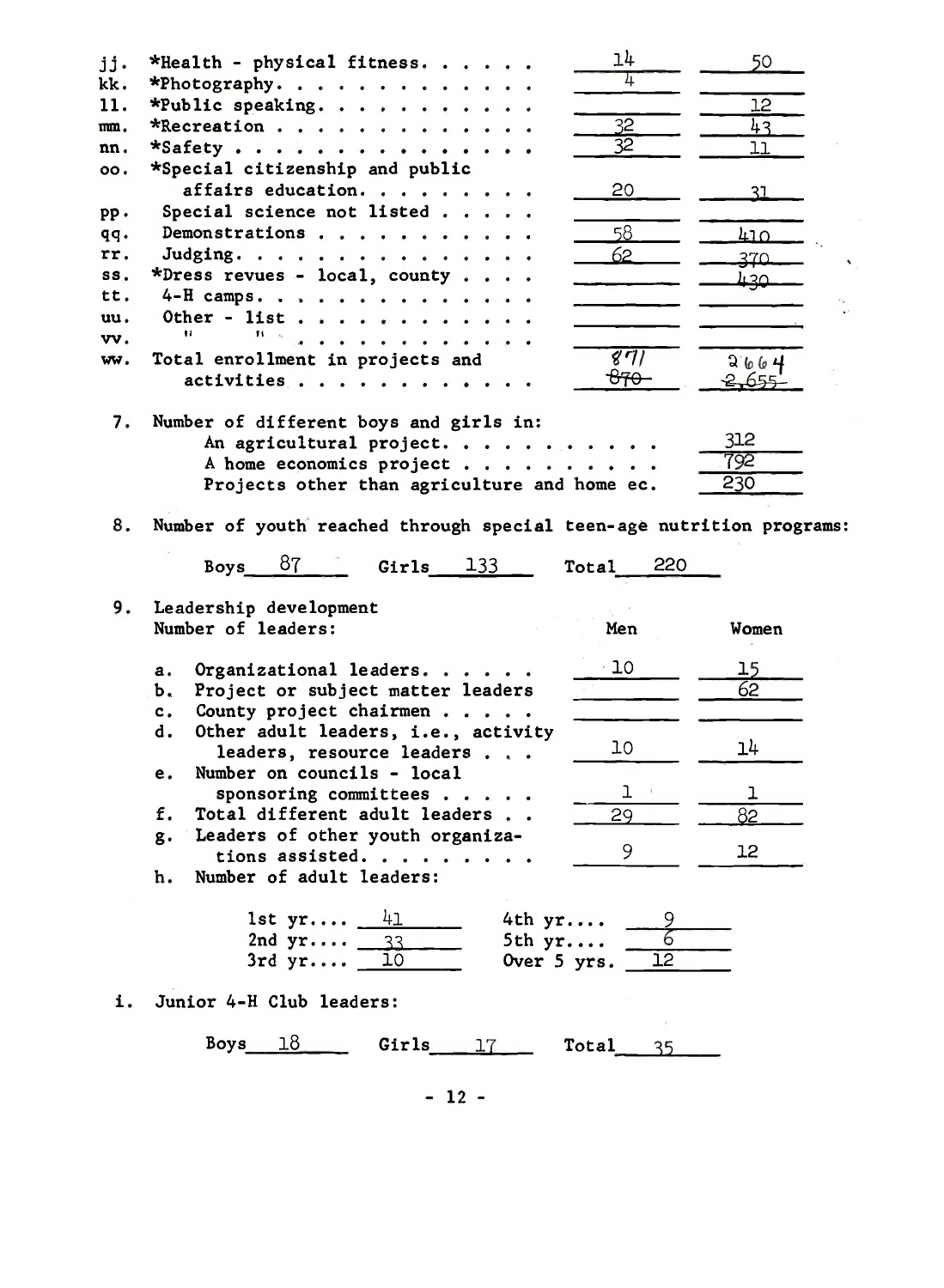Instructions for Project VI -- 4-H Youth Development

- The number of different 4-H Clubs in the county is to be reported<br>under this item. A 4-H Club is an organized group of boys and/or<br>girls with officers and a planned program which is carried on<br>throughout all or a large par 1.8.
- in a shorter period of time. .<br>م
- ċ.
- In the appropriate blank report all enrollees nine years old under, ten years old, etc.  $\overline{2}$ .
- Self-explanatory.  $\ddot{ }$
- ing through organized extension probability  $\begin{array}{ccc} a_1 & b_1 & b_2 \ b_2 & b_2 & b_3 \end{array}$ jects and/or activities. Experience has shown that an activity in income from farm produce." Farm:  $\ddot{ }$ 
	- 2,500 or less and not farm as defined above.
- Report number of 4-H members living in concentrations<br>over 2,500 people but not in suburbs of larger cities  $(100,000$  or more). Urban:

areas of the larger cities (100,000 or more).

- No explanation needed.  $5a.$
- but who were not counted as 4-H Club members. .<br>م
- and over but single. .<br>U
- Report the number of 4-H members, boys and girls, receiving traini. Report the number of boys and girls that are enrolled in the 4-H  $\alpha$ ing through organized extension programs and identified with pro-Ġ.

- 
- throughout a second term in the second second term in the second second term in the second second second secon<br>The second second second second second second second second second second second second second second second s  $\frac{1}{2}$  and  $\frac{1}{2}$  and  $\frac{1}{2}$  and  $\frac{1}{2}$  and  $\frac{1}{2}$  and  $\frac{1}{2}$  and  $\frac{1}{2}$  and  $\frac{1}{2}$  and  $\frac{1}{2}$  and  $\frac{1}{2}$  and  $\frac{1}{2}$  and  $\frac{1}{2}$  and  $\frac{1}{2}$  and  $\frac{1}{2}$  and  $\frac{1}{2}$  and  $\frac{1}{2}$  a under, ten years olde, etc.  $\frac{3}{2}$  see ERFIER  $\frac{3}{2}$
- short courses, etc.<br>Report the number of adults who work directly with 4-H Club member<br>in a 4-H Club and who have responsibility along with the members<br>for organizing, planning and conducting the local 4-H Club.
- ide at at at at

but who were not counted as  $4-4$  H  $\alpha$  members.

c. Report the number worked with out of 4-H and 18 years of age and 18 years of age and 18 years of age and 18 years of age and 18 years of age and 18 years of age and 18 years of age and 18 years of age and 18 years of ag

- under the this is and the third in the second group is an organized group of the boys and organized group of b<br>In the boys and organized group of boys and organized group of the second group of the second group of the seco girls with one and a planned program which is carried only a planned on the carried only and a planned only a p Report the number of adults who work directly with 4-H Club members<br>in planning and teaching the subject matter for a project or activ-<br>ity in a 4-H Club over a period of several weeks or months.<br>Report number of adults wh  $\mathbf{h}$  in the number of  $\mathbf{h}$  special interest groups in the county  $\mathbf{h}$  special interest groups in the county of a special interest group in the county of  $\mathbf{h}$ here as the clubs listed as the clubs listed as  $\frac{1}{2}$  may have only  $\frac{1}{2}$  may have only  $\frac{1}{2}$ one meeting or it may be a series of meeting or it may be a series of meeting usually concentrated by the seri<br>The concentrated with the series of meeting usually concentrated by the series of meeting of the series of the c. The number of groups with the number of groups with the number of groups with the special interest or clubs<br>Interest or clubs but but but the special interest of the special interest of the special interest of the spec  $\widetilde{r}$  labeled 4-H groups. They might be Scott and FHA and FHA and FHA and FHA and FHA and FHA and FHA and FHA and FHA and FHA and FHA and FHA and FHA and FHA and FHA and FHA and FHA and FHA and FHA and FHA and FHA and chapters, Boyster, Boyster, Junior Achievement groups, Junior Achievement groups, and achievement groups, and 2. In the appropriate blank report and all enrollees nine years of the anti-4. Farm: Report number of 4-H members who live on <sup>a</sup> farm. Use <sup>1960</sup> U.S. C. Census definition. "It's a farm if the farm if the farm if the farm if the second ten acres<br>The farm if the farm if the farm if the farm if the second ten acres to the farm if the farm if the second ten  $\frac{1}{2}$ g land but has over  $\frac{1}{2}$  income from the sale of farm produce  $\frac{1}{2}$  income farm produce  $\frac{1}{2}$ ucts or if it is more than that is more than the second ten acres and has a second ten acres and has a second <br>Second has the second has been acres and has been acres and has been acres and has been acres and has been acr Rural non-farming in the second in the second in the second in the second in the second in the second in the s 2,500 or less and not farm as defined above. �: Report number of 4-H members living in concentrations of over 2,500 people but not in substitution of the larger control in substitution of the larger control in subst<br>Substitution of the larger control in substitution of the larger control in substitution of the larger control Suburban: Report numbers who live in the subset of 4-H members who live in the subset of 4-H members who live are a reason of the larger cities  $\frac{1}{2}$ 
	-
- $\overline{H}$  and  $\overline{H}$  different  $\overline{H}$  of different  $\overline{H}$  of  $\overline{H}$  is to be reported to be reported to be reported to be reported to be reported to be reported to be reported to be reported to be reported to be re b. Report the number of different individuals of 4-H age worked with
- 
- Girls' Clubs, Bluebirds, Campfire Girls, Junior Achievement, etc. These may have participated in regular extension leader training sessions or you may have had special sessions for them.
- Report the number by years served as leaders that are reported in 9a, b, c, d and e above. .<br>غ
- Report the number of boys and girls that are enrolled in the 4-H  $\frac{1}{2}$ . Special terms are programs for terms for terms  $\frac{1}{2}$ 9a. Report the number of adults who work directly with 4-H Club members  $b.$  Report the numbers with  $\alpha$  with  $4-1$  club members with  $4-1$  $\alpha$  adults who assume county or area wide responsibility or area wide responsibility or area wide responsibility. ity for planning and teaching the project subject matter through  $\mathbf{a}_\mathbf{S}$  $\mathbb{R}$  $\overline{v}$ ect area. In a specific project area. In a specific project area. In a specific project area. In a specific project area. In a specific project area. In a specific project area. In a specific project area. In a sp  $\alpha$  report the number of other adults considered as leaders not fitting as leaders not fitting as leaders not fit any of the above descriptions.  $\mathbf{R}_{\mathbf{H}}$ e. Report the number of adults on  $4$ advisory committees, local sponsoring committees, parent committees, etc., who do not in this capacity with  $\alpha$ members in an organized way.  $R_{\rm eff}$  and  $R_{\rm eff}$  and  $R_{\rm eff}$ to the same per.son serving as <sup>a</sup> leader in more than one line of work. g. Report the number of adult volunteer leaders of other non-extension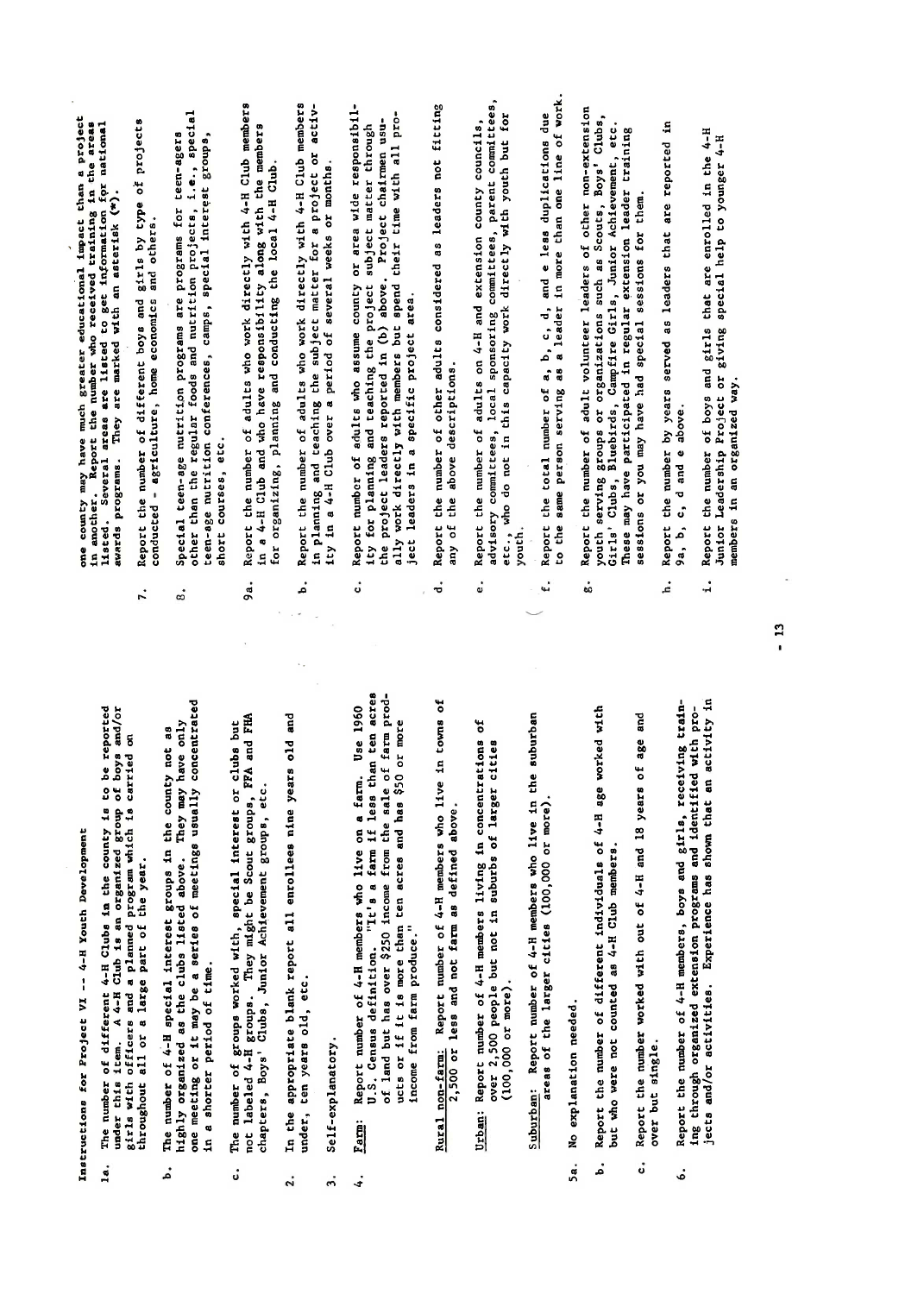|                                                                                                                                                                                                                                                                                                                                                | -- RESOURCE DEVELOPMENT AND PUBLIC AFFAIRS                    |                                                          |
|------------------------------------------------------------------------------------------------------------------------------------------------------------------------------------------------------------------------------------------------------------------------------------------------------------------------------------------------|---------------------------------------------------------------|----------------------------------------------------------|
| decisions regarding:<br>Helping people make                                                                                                                                                                                                                                                                                                    | devoted<br>adults<br>County and<br>area staff<br>Days<br>with | or youth<br>State staff<br>to work<br>$\frac{d}{d}$      |
| (Include both economic and<br>organizations,<br>Organizing and working with resource development<br>development groups.<br>and other<br>agencies<br>$\mathbf{L}$                                                                                                                                                                               | 2<br>2                                                        |                                                          |
| and local government groups on resource<br>fairs.<br>늽<br>human resource developmer<br>Work with State, county a<br>and public<br>development<br>$\overline{\mathsf{S}}$                                                                                                                                                                       | ᅻ                                                             |                                                          |
| of resource development and public affairs<br>and<br>and in other resource development<br>for use with groups<br>Planning and development<br>material for use with gro<br>affairs programs<br>pub <sub>11c</sub><br>ကြ $\cdot$                                                                                                                 | $\overline{a}$                                                |                                                          |
| Leadership (other than 4-H)<br>(specify).<br>Other<br>$\ddot{\bm{r}}$                                                                                                                                                                                                                                                                          | $\overline{\phantom{a}}$                                      |                                                          |
| Total man days                                                                                                                                                                                                                                                                                                                                 | 50                                                            |                                                          |
| - Resource Development and Public Affairs<br>Instructions for Project VII                                                                                                                                                                                                                                                                      |                                                               |                                                          |
| including travel, should be<br>county<br>effort under<br>both<br>Extension staff members,<br>program<br>support of Project VII<br>adults and/or youth,<br>A11<br>whole day for each item listed.<br>All time devoted to work with<br>time devoted to the<br>section of the report.<br>extension                                                | and State, should report<br>appropriate items<br>reported to  | their<br>the nearest<br>th <sub>1s</sub><br>$\mathbf{u}$ |
| to organizing and working with resource development<br>development groups, RAD, etc.<br>Include all time devoted<br>and community<br>county<br>$\mathbf{I}$                                                                                                                                                                                    | groups such                                                   | area,<br>as<br>                                          |
| to efforts with State, county, city and town governments with respect<br>all types.<br><b>u</b><br>resource development work<br>Include all time devoted<br>$\ddot{\sim}$                                                                                                                                                                      |                                                               | C <sub>0</sub>                                           |
| to the preparation of materials, speeches, radio and television programs<br>and public affairs.<br>development<br>Include all time devoted<br>to resource<br>related<br>$\ddot{ }$                                                                                                                                                             |                                                               |                                                          |
| County staff members to include time spent on all other aspects of county work in this project<br>spent on<br>time<br>information<br>to include<br>supervision,<br>staff members<br>as administration,<br>State<br>items.<br>items.<br>above<br>work in this project such<br>be allocated to the above<br>in the<br>not included<br>$\ddot{4}$ | services, etc., that<br>all other                             | $\mathfrak{c}$<br>area<br>cannot<br>aspects              |
|                                                                                                                                                                                                                                                                                                                                                |                                                               |                                                          |